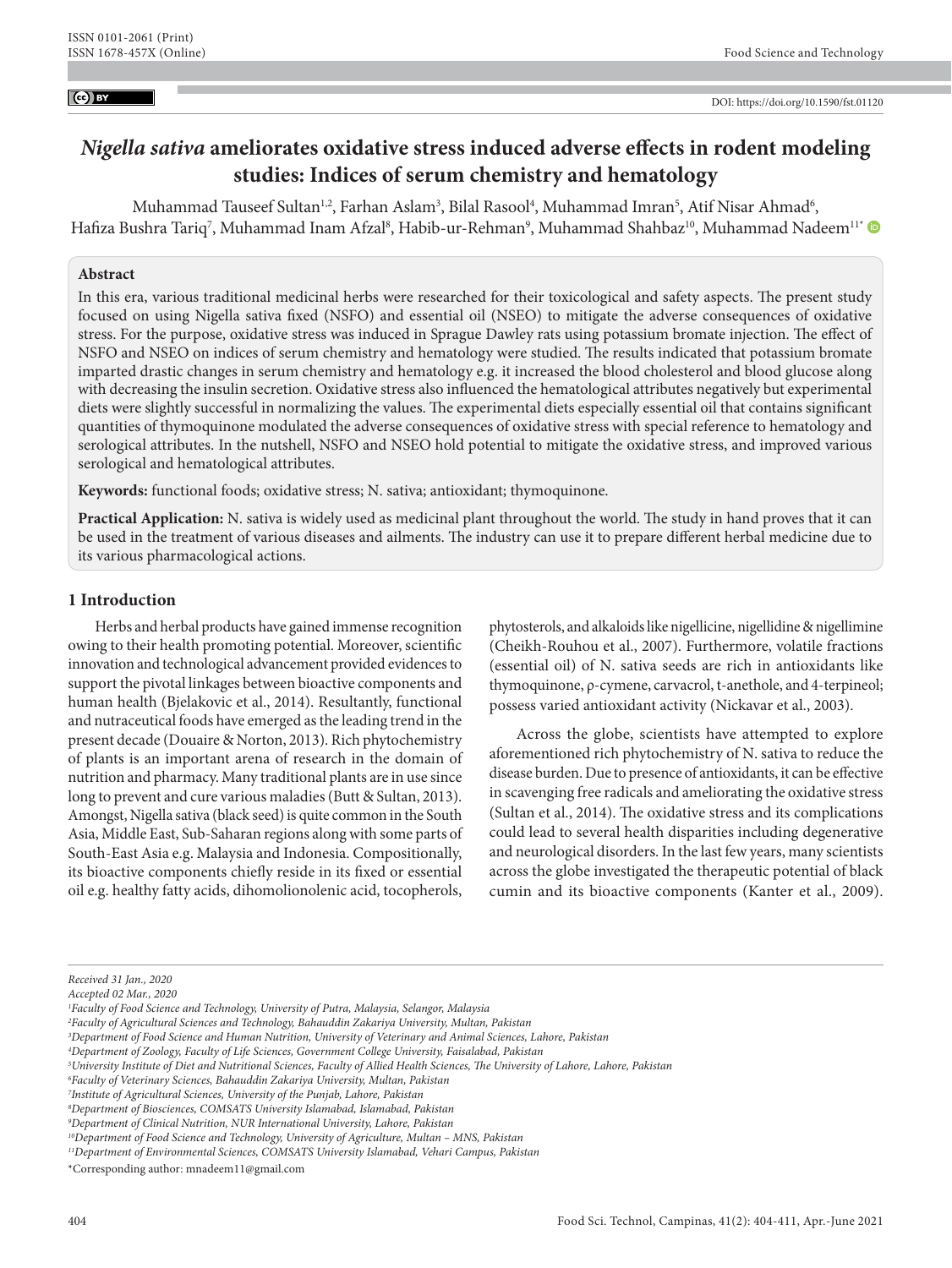The results from such studies indicated its role in prevention of diabetes mellitus, cardiovascular, and respiratory disorders. It also retrains the free radicals produced in the body that results in adverse consequences to health (Falak & Jamil, 2013).

Previously, safety assessment and toxicological evaluation was conducted (Sultan et al., 2009) in normal Sprague Dawley rats. However, the metabolism differs in normal and diseased conditions, as the metabolism is complex to understand completely. In instant research work, we attempted to elucidate the toxicological aspects related to N. sativa fixed and essential oils in oxidative stress conditions. The findings of the present research are helpful in warranting antioxidant potential of N. sativa fixed oil (NSFO) and essential oil (NCEO) in improving antioxidant status and decreasing the oxidative damage in potassium bromate oxidative stress.

# **2 Materials and methods**

The Barani Agricultural Research Institute (BARI), Chakwal provided us Nigella sativa seeds. Sigma-Aldrich Tokyo, Japan and Merck KGaA, Darmstadt, Germany provided us chemical Reagents (analytical & HPLC grade).

### *2.1 Extraction of Nigella sativa fixed and essential oils*

In the present study, we extracted N. sativa fixed oil using Soxtech apparatus. For the purpose, we slurred N. sativa seeds with solvent (hexane was used and its ratio was optimized i.e. 1:6). Like fixed oil, we extracted the volatile fraction using hydro-distillation apparatus that was assembled locally in Faisalabad in collaboration with Azeem Scientific Company, Faisalabad, Pakistan.

### *2.2 Induction of oxidative stress and evaluation of test substances*

The test substances were N, sativa fixed oil @ 4.0% and N. sativa essential oil @ 0.30%. The oxidative stress was induced in rats with the peritoneal injection of potassium bromate @ 45 mg/Kg body weight in 0.05M citrate buffer (pH 4.5). The rats were further fed on oxidized corn oil with POV (120 meq/g) to yield chronic oxidative stress.

### *2.3 Test animals and their housing*

National Institute of Health (NIH), Islamabad provided infectious free 30 Sprague Dawley rats (Age: 6-7 weeks, weight:  $130 \pm 10$  g). The animals were further divided into three groups of ten rats each and provided them basal-diet (AIN-76A) during the first week to get them acclimatize. The oxidative stress was induced as mentioned in the previous section and three groups received one control & two experimental diets, respectively, for a period of 8 weeks. The compositions of experimental diets include casein (20.0%), corn starch (55.0%), cellulose (10%), corn oil (10.0%), Mineral mixture (4.0%), and vitamin mixture (1.0%). Nigella sativa fixed and essential oils were added in the experimental diets @ 4.0% and 0.30%. In case of fixed oil group, corn oil was reduced accordingly and added in the amounts of 6.0%. In the whole study, we made efforts to strictly abide the standard guidelines of Animal Institute of Nutrition (AIN),

USA. Drinking water was provided in bottles, however, feed and water intake were checked daily, while weight of each rat was documented weekly throughout the experimental period. Thrice in the study (0,m 28, and 56 days), five rats from each treatment were sacrificed to collect blood for further analysis (Uchida et al., 2001).

### *2.4 Blood lipid profile*

For the estimation of blood lipid profile, we used the collected blood samples from each group of rats and parameters estimated were cholesterol, HDL, LDL, and triglycerides. Serum cholesterol level was determined using CHOD–PAP method, HDL Cholesterol Precipitant method for HDL, liquid triglycerides (GPO–PAP) method for total triglycerides (Annoni et al., 1982) and difference method was used to calculate low density lipoproteins (LDL) following the procedure of (Annoni et al., 1982; Assmann, 1979), (Stockbridge et al., 1989), (McNamara et al., 1990).

### *2.5 Serum glucose and insulin levels*

For the purpose, GOD-PAP method was followed to determine the glucose concentration of individual rats (Thomas & Labor, 1992). In comparison, ELISA immunoassay technique was employed to observe the values of insulin (Keilacker et al., 1987).

### *2.6 Serum Biochemistry*

Total proteins, albumins, globulin and A/G ratio are all indicators for serum proteins profile and these were also measured using commercial kiets. Additionally, levels of electrolytes were also assessed to check the efficacy of N. sativa fixed and essential oil.

### *2.7 Hematological aspects*

Blood samples collected were analyzed for complete blood profile like total red blood cells count, hemoglobin, and hematocrit. Platelets count and erythrocytes sedimentation rates (ESR) were also estimated. Total white blood cells (WBC), neutrophiles, lymphocytes, monocytes, eosinophiles and basophiles were also determined.

#### *2.8 Statistical analysis*

Regarding the statistical data analysis, values presented in Tables are means ± standard deviation. In order to check the level of significance, we applied analysis of variance (ANOVA) technique and used two factor factorial design and means for diets, study intervals and their interactions were further compared through Duncan's multiple range test (DMRt) following the outlines of (Steel et al., 1997).

# **3 Results**

The onset of  $21<sup>st</sup>$  century witnessed mass awareness regarding the diet-health linkages. The purpose of the study was to exploit the rich phytochemistry of N. sativa oils against oxidative stress. In order to induce oxidative stress, we used intra-peritoneal injection of potassium bromate @ 45 mg/kg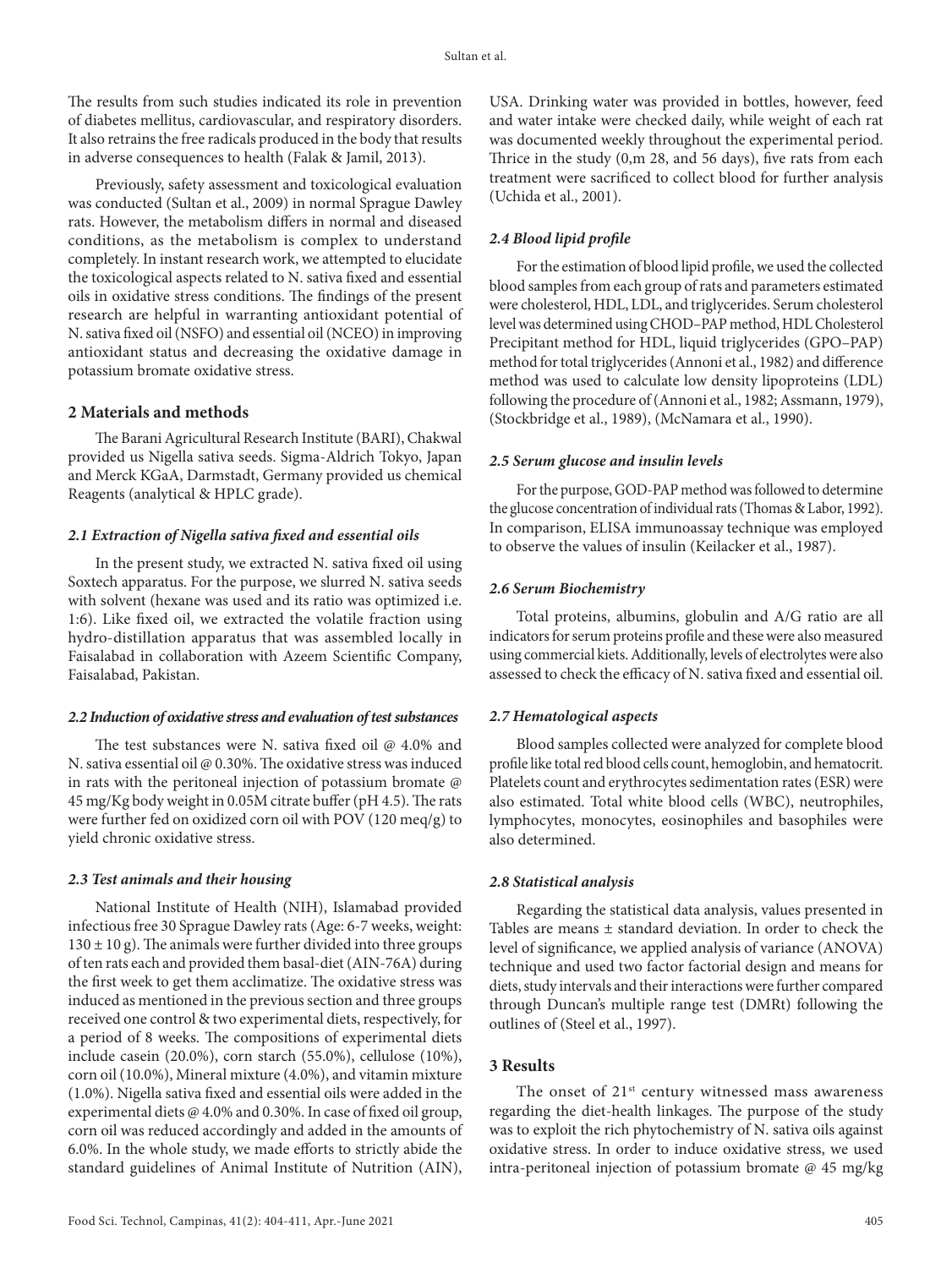body weight (Sultan et al., 2012). The results pertaining to the different parameters are discussed herein.

### *3.1 Feed & water intake and body weight*

It is obvious from the means that groups of oxidative stressed rats fed on diets containing N. sativa fixed and essential oils showed higher feed intakes as compared to significantly lower intake in control group (Figure 1). Likewise, the maximum intake was recorded in NSEO group that was statistically at par NSFO but significantly different than the minimum intake control/placebo group. Likewise, means depicting body weight showed a persistent decline control as compared to increasing trend for body weight experimental diets. Figure 1 represents the feed & water intake and body weight. It depicted the decreasing tendency in feed intake and body weight during study in placebo. However, the experimental diets significantly improved these parameters.

#### *3.2 Serum lipid profiles and hypoglycemic perspectives*

The lipid profile includes cholesterol, HDL, LDL, and triglycerides. It is evident from the means (Table 1) that N. sativa fixed and essential oils based diets were statistically at par in lowering cholesterol significantly with recorded values of 99.82 ± 5.33 and  $102.56 \pm 3.13$  mg/dL, respectively as compared to  $130.82 \pm 11.84$  mg/dL in control group. In control group, LDL contents increased significantly from  $47.44 \pm 3.04$  to  $85.64 \pm 5.33$  mg/dL whereas in fixed and essential oils groups, significant decrease for this trait from  $44.82 \pm 2.89$  to  $31.35 \pm 1.84$  mg/dL and  $45.77 \pm 1.81$ to 39.24±1.68 mg/dL, respectively. Data showing the means for HDL contents indicated the non-significant variations due to diets ranged from  $37.77 \pm 0.65$  to  $39.32 \pm 0.90$  mg/dL. Serum triglycerides increased in oxidative stressed rats fed on control diet from  $108.69 \pm 6.97$  to  $128.35 \pm 7.98$  mg/dL during study. In contrary, fixed and essential oils groups showed significant decrease from  $108.24 \pm 6.97$  to  $86.42 \pm 5.08$  and  $104.43 \pm 4.12$ to 90.52 ± 3.87 mg/dL, respectively. The groups of rats fed on essential oil exhibited significant decrease in blood glucose level from  $113.11 \pm 4.47$  to  $102.40 \pm 4.38$  mg/dL during 56 days study duration. Likewise, N. sativa fixed oil decreased the same trait from  $114.13 \pm 2.91$  to  $105.29 \pm 3.57$  mg/dL. However, control group showed marked increase in blood glucose from  $116.22 \pm 6.05$ to  $138.14 \pm 3.58$  mg/dL. N. sativa essential oil group showed maximum insulin secretions (46.06  $\pm$  1.50  $\mu$ U/mL) followed by fixed oil group (44.78  $\pm$  0.90  $\mu$ U/mL), while minimum level  $(40.30 \pm 1.62 \,\mu\text{U/mL})$  recorded in control. The diets containing fixed and essential oils enhanced the insulin secretions distinctly, however, the same trait dropped significantly in control group.

### *3.3 Indices of serum biochemistry*

The means (Table 2) elucidated that diets affected globulin and A/G ratio significantly, while remained non-significant for total protein and albumin contents. However, with the passage of time ratios for albumin contents increased significantly from  $3.54 \pm 0.08$ at start to  $4.20 \pm 0.20$  mg/dL at 56 days of study. The minimum value for globulin contents were recorded in control, while the maximum in NSEO. Diets depicted significant impression on A/G ratio in serum of oxidative stressed rats however, maximum A/G ratio 1.44  $\pm$  0.147 mg/dL was recorded in D1 (placebo), followed by  $1.20 \pm 0.043$  mg/dL in D2 (N. sativa fixed oil) and least  $1.16 \pm 0.067$  mg/dL was recorded in D3 (N. sativa essential oil). The levels of potassium were found to be  $4.44 \pm 0.10, 4.31 \pm 0.07$ and  $5.40 \pm 0.60$  mEq/L in D1 (placebo), D2 (N. sativa fixed oil) and D3 (N. sativa essential oil), However, maximum levels of bicarbonates  $27.48 \pm 2.91$  mEq/L in NSEO, while the least level  $24.77 \pm 2.66$  mEq/L was established in NSFO group.

### *3.4 Red blood cell indices*

Hematological parameters included red blood and white blood cell indices. The results regarding hematology (Table 3) explicated that red blood cell varied non-significantly as a function of experimental diets. However, significant variations



**Figure 1**. Feed & water intake and body weight of oxidative stressed rats.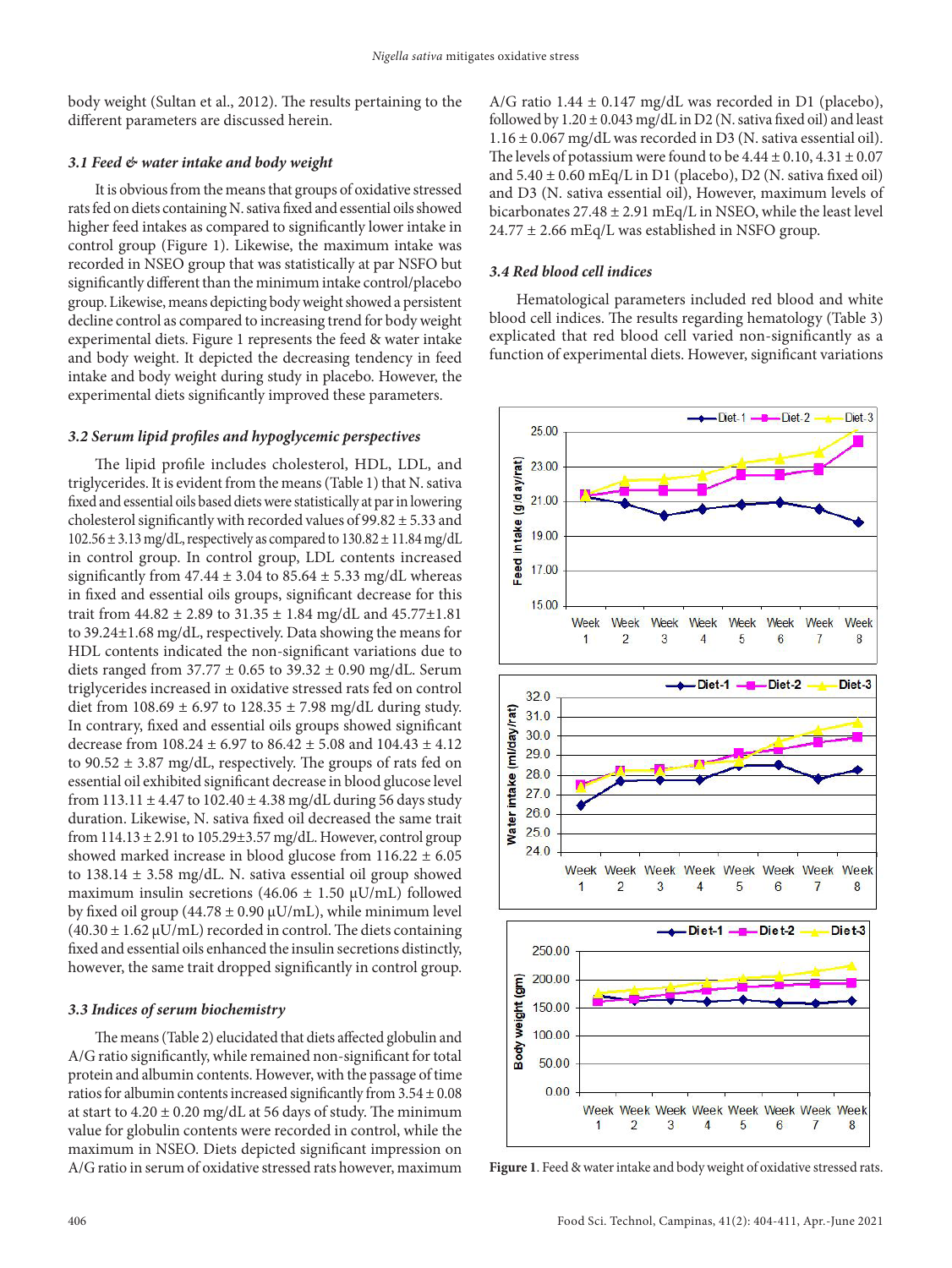### Sultan et al.

| Parameters             | Diets   | Study intervals (Days) |                     |                     |                    |
|------------------------|---------|------------------------|---------------------|---------------------|--------------------|
|                        |         | $\boldsymbol{0}$       | 28                  | 56                  | Means              |
| Cholesterol<br>(mg/dL) | $D_i$   | 108.15±5.63c           | 136.26±2.73b        | 148.06±3.83a        | 130.82±11.84a      |
|                        | $D_2$   | 104.05±2.65cd          | 106.18±4.96cd       | 89.23±3.03e         | 99.82±5.33b        |
|                        | $D_{3}$ | 105.04±4.15cd          | 106.30±3.34cd       | 96.35±4.12de        | $102.56 \pm 3.13b$ |
|                        | Means   | $105.75 \pm 1.24c$     | 116.25±10.01a       | $111.21 \pm 18.54b$ |                    |
|                        | $D_{1}$ | 38.97±2.50             | 37.58±2.71          | $36.75 \pm 2.29$    | $37.77 \pm 0.65$   |
| HDL                    | $D_{2}$ | 37.58±2.42             | 39.78±1.86          | $40.60 \pm 2.38$    | 39.32±0.90         |
| (mg/dL)                | $D_{3}$ | 38.38±1.52             | 39.82±1.91          | 39.01±1.67          | 39.07±0.42         |
|                        | Means   | 38.31±0.40             | 39.06±0.74          | 38.79±1.12          |                    |
|                        | $D_1$   | 47.44±3.04c            | 75.90±5.47b         | 85.64±5.33a         | 69.66±11.46a       |
| <b>LDL</b>             | $D_2$   | 44.82±2.89c            | 47.09±2.20c         | 31.35±1.84d         | 41.09±4.91b        |
| (mg/dL)                | $D_{3}$ | 45.77±1.81c            | 47.69±2.28c         | 39.24±1.68cd        | $44.23 \pm 2.56$   |
|                        | Means   | 46.01±0.77b            | 56.89±9.50a         | 52.07±16.94a        |                    |
|                        | $D_{1}$ | 108.69±6.97c           | 113.90±8.21b        | 128.35±7.98a        | 116.98±5.88a       |
| Triglycerides          | $D_{2}$ | 108.24±6.97c           | 96.56±4.51d         | 86.42±5.08e         | 97.07±6.30b        |
| (mg/dL)                | $D_{3}$ | 104.43±4.12c           | 93.93±4.49d         | 90.52±3.87de        | 96.29±4.19c        |
|                        | Means   | $107.12 \pm 1.35$      | 101.46±6.26         | 101.76±13.35        |                    |
|                        | $D_{1}$ | $116.22 \pm 6.05c$     | $126.31 \pm 2.53b$  | 138.14±3.58a        | 126.89±6.33a       |
| Glucose                | $D_2$   | $114.13 \pm 2.91c$     | 112.24±5.24c        | $105.29 \pm 3.57$ d | 110.55±2.69b       |
| (mg/dL)                | $D_3$   | $113.11 \pm 4.47c$     | $104.35 \pm 3.28$ d | 102.40±4.38d        | $106.62 \pm 3.29b$ |
|                        | Means   | 114.49±0.92            | 114.30±6.42         | 115.28±11.46        |                    |
|                        | $D_{1}$ | 42.89±2.23de           | 40.70±0.81e         | 37.31±0.99f         | 40.30±1.62c        |
| Insulin $(\mu U/mL)$   | $D_2$   | 43.81±1.12cd           | 43.96±2.05cd        | 46.58±1.58b         | 44.78±0.90b        |
|                        | $D_{3}$ | 43.92±1.73cd           | 45.32±1.43bc        | 48.95±2.09a         | $46.06 \pm 1.50a$  |
|                        | Means   | $46.54 \pm 0.33$       | $43.33 \pm 1.37$    | 44.28±3.55          |                    |

**Table 1**. Effects of NSFO and NSEO on indices pertaining to hypercholesterolemia and hyperglycemia organs to body weight ratio in oxidative stressed Sprague dawley rats.

Means sharing same letters in a column/row do not differ significantly at P < 0.05

in the mean values were established for hematocrit % i.e. 38.68 ± 2.11, 40.94 ± 1.62 and 45.67 ± 1.37 in control, NSFO, and NSEO group, respectively. The data pertaining to hemoglobin contents clearly indicated the minimum contents in control as compared to  $14.95 \pm 0.12$  and  $14.90 \pm 0.25$  mg/dL in NSFO, NSEO, respectively. The maximum platelet count of  $4.65 \pm 0.32$  K/ $\mu$ L was recorded in N. sativa essential oil followed by 4.47 ± 0.35K/µL in N. sativa fixed oil group and the least plate count was recorded  $(3.75 \pm 0.33 \text{ K/}\mu\text{L})$  in control/placebo, respectively.

# *3.5 White blood cell indices*

The results regarding the white blood cell indices (Table 4) showed that diets imparted non-significant effect on white blood cell count and values were in the range of  $10.10 \pm 0.20$  to  $10.38 \pm 0.36$  K/ $\mu$ L. The mean values for lymphocytes (%) ranged from  $78.53 \pm 4.88$ to  $82.00 \pm 7.30\%$ . The maximum neutrophiles percentage was  $14.13 \pm 0.40\%$  in D<sub>1</sub> (placebo) while the least neutrophiles percentage  $13.23 \pm 0.80\%$  was in D<sub>3</sub> (N. sativa essential oil). The non-significant variations among the mean values for diets regarding monocytes percentage ranged from 2.74±0.06 to 2.82±0.10%. Eosinophiles and basophiles varied non-significantly from  $1.26 \pm 0.11$  to  $1.75 \pm 0.15\%$ and  $0.64\pm0.10$  to  $0.77\pm0.10$ , respectively.

# **4 Discussion**

Researchers across the globe are more interested in probing the safety assessments and toxicological considerations of traditional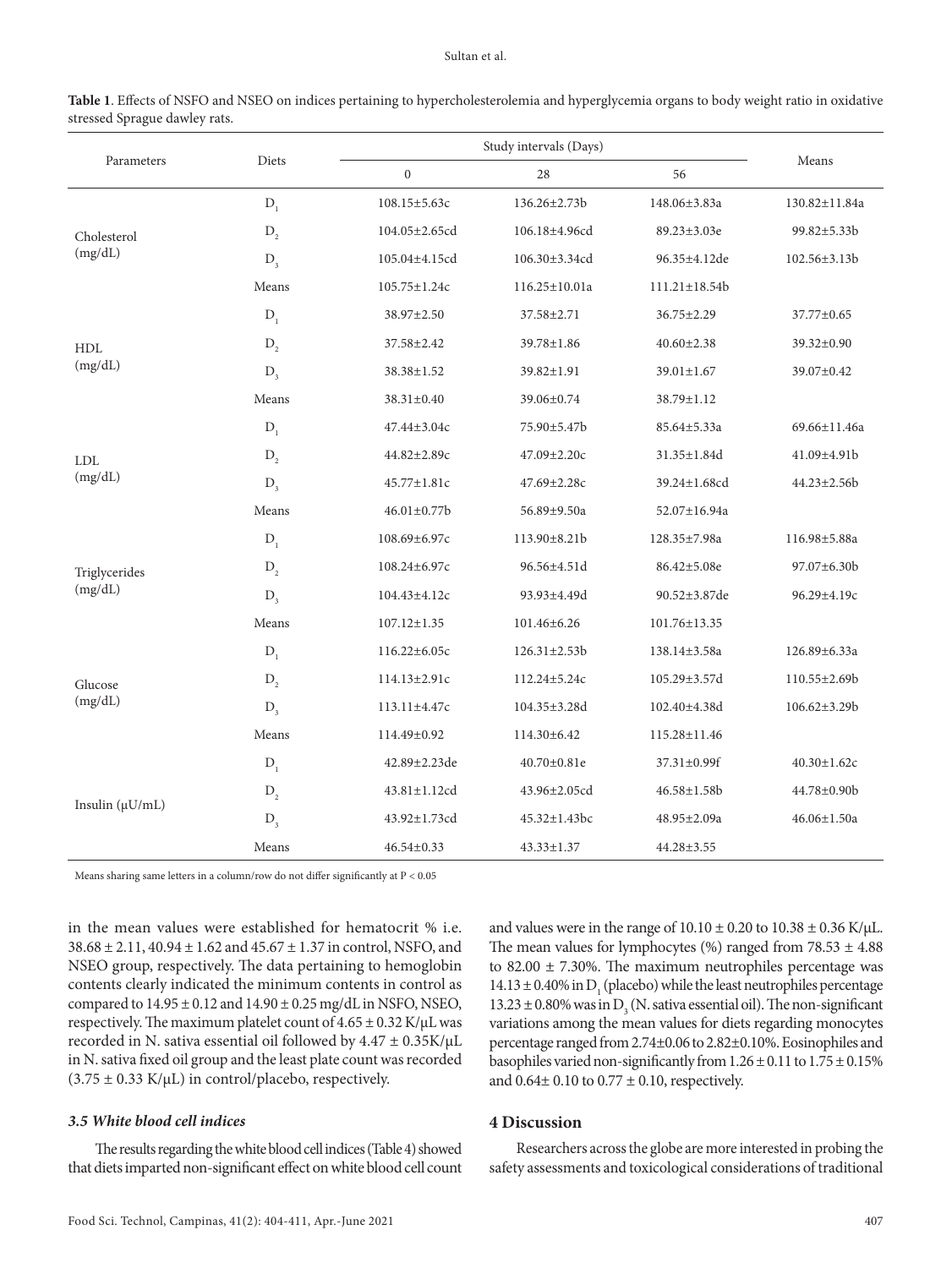#### *Nigella sativa* mitigates oxidative stress

| Parameters                       | Diets   | Study intervals (Days) |                   |                   | Means              |
|----------------------------------|---------|------------------------|-------------------|-------------------|--------------------|
|                                  |         | $\boldsymbol{0}$       | 28                | 56                |                    |
| <b>Total Proteins</b><br>(mg/dL) | $D_1$   | $7.21 \pm 0.462$       | $7.21 \pm 0.520$  | 7.74±0.482        | 7.39±0.177         |
|                                  | $D_{2}$ | $6.86 \pm 0.442$       | 7.26±0.339        | 7.65±0.449        | $7.26 \pm 0.228$   |
|                                  | $D_{3}$ | $7.31 \pm 0.289$       | 7.16±0.343        | $7.71 \pm 0.330$  | 7.39±0.164         |
|                                  | Means   | $7.13 \pm 0.14$        | $7.21 \pm 0.03$   | $7.70 \pm 0.03$   |                    |
|                                  | $D_1$   | 3.70±0.237             | $4.00 \pm 0.288$  | $4.60 \pm 0.286$  | $4.10 \pm 0.265$   |
| Albumins                         | $D_2$   | $3.42 \pm 0.220$       | $3.83 \pm 0.179$  | $3.96 \pm 0.233$  | $3.74 \pm 0.119$   |
| (mg/dL)                          | $D_{3}$ | $3.50 \pm 0.138$       | $3.62 \pm 0.173$  | $4.05 \pm 0.173$  | $3.72 \pm 0.167$   |
|                                  | Means   | $3.54 \pm 0.08c$       | $3.82 \pm 0.11$   | $4.20 \pm 0.20a$  |                    |
|                                  | $D_1$   | $3.10 \pm 0.199$       | $2.80 \pm 0.202$  | $2.70 \pm 0.168$  | $2.87 \pm 0.120c$  |
| Globulins                        | $D_2$   | $3.05 \pm 0.196$       | $3.02 \pm 0.141$  | $3.26 \pm 0.191$  | $3.11 \pm 0.075b$  |
| (mg/dL)                          | $D_{3}$ | $3.40 \pm 0.134$       | $3.06 \pm 0.146$  | $3.22 \pm 0.138$  | $3.23 \pm 0.098a$  |
|                                  | Means   | $3.62 \pm 0.11$        | $2.96 \pm 0.08$   | $3.06 \pm 0.62$   |                    |
|                                  | $D_i$   | $1.19 \pm 0.077$       | $1.43 \pm 0.103$  | $1.70 \pm 0.106$  | $1.44 \pm 0.147$ a |
| A/G Ratio                        | $D_2$   | $1.12 \pm 0.072$       | $1.27 \pm 0.059$  | $1.21 \pm 0.071$  | $1.20 \pm 0.043b$  |
|                                  | $D_3$   | $1.03 \pm 0.041$       | $1.18 \pm 0.057$  | $1.26 \pm 0.054$  | $1.16 \pm 0.067$ b |
|                                  | Means   | $1.11 \pm 0.05c$       | $1.29 \pm 0.07$ b | 1.39±0.16a        |                    |
|                                  | $D_1$   | 133.92±8.59            | 134.26±9.68       | 131.02±8.15       | $133.07 \pm 1.03$  |
| Sodium                           | $D_{2}$ | 134.26±8.65            | 131.68±6.15       | $134.41 \pm 7.89$ | 133.45±0.89        |
| (mEq/L)                          | $D_3$   | 122.21±4.83            | 130.87±6.26       | 136.56±5.84       | 129.88±4.17        |
|                                  | Means   | 130.13±3.96            | 132.27±1.02       | 134.00±1.61       |                    |
|                                  | $D_{1}$ | $4.60 \pm 0.29$        | $4.46 \pm 0.32$   | $4.26 \pm 0.27$   | $4.44 \pm 0.10$    |
| Potassium                        | $D_{2}$ | $4.43 \pm 0.29$        | $4.32 \pm 0.20$   | $4.19 \pm 0.25$   | $4.31 \pm 0.07$    |
| (mEq/L)                          | $D_3$   | $6.57 \pm 0.26$        | $5.06 \pm 0.24$   | $4.56 \pm 0.20$   | $5.40 \pm 0.60$    |
|                                  | Means   | $5.20 \pm 0.69$        | $4.61 \pm 0.23$   | $4.34 \pm 0.11$   |                    |
|                                  | $D_i$   | 131.39±8.42            | 124.66±8.99       | 136.49±8.49       | $130.85 \pm 3.43$  |
| Chlorides<br>(mEq/L)             | $D_{2}$ | 124.00±7.99            | 142.73±6.66       | 142.50±8.37       | $136.41 \pm 6.21$  |
|                                  | $D_{3}$ | 137.76±5.44            | 135.75±6.50       | $144.85 \pm 6.20$ | 139.45±2.76        |
|                                  | Means   | 131.05±3.98            | 134.38±5.26       | 141.28±2.49       |                    |
|                                  | $D_1$   | 24.00±1.54             | $27.83 \pm 2.01$  | $30.33 \pm 1.89$  | 27.39±1.84         |
| Bicarbonates                     | $D_{2}$ | $23.00 \pm 1.48$       | 21.31±0.99        | $30.01 \pm 1.76$  | 24.77±2.66         |
| (mEq/L)                          | $D_{3}$ | 22.13±0.87             | 28.16±1.35        | 32.15±1.38        | 27.48±2.91         |
|                                  | Means   | $23.04 \pm 0.54$       | 25.77±2.23        | $30.83 \pm 0.67$  |                    |

 $D_1$  = Control diet;  $D_2$  = Black cumin seed fixed oil;  $D_3$  = Black cumin seed essential oil

medicines. A well-defined research can provide evidences about dietary/health claims associated with some traditional foods or medicines. The addition of N. sativa fixed and essential oil increased feed and water intakes as compared to control group. Groups of rats fed on experimental diets gained higher weights as compared to control. The declining tendency in the body weight during oxidative stress conditions is in well agreement with the findings of (Kanter et al., 2009). These undesirable effects are due to potassium bromate. N. sativa fixed and essential oils modulated organ to body weight ratio significantly. According to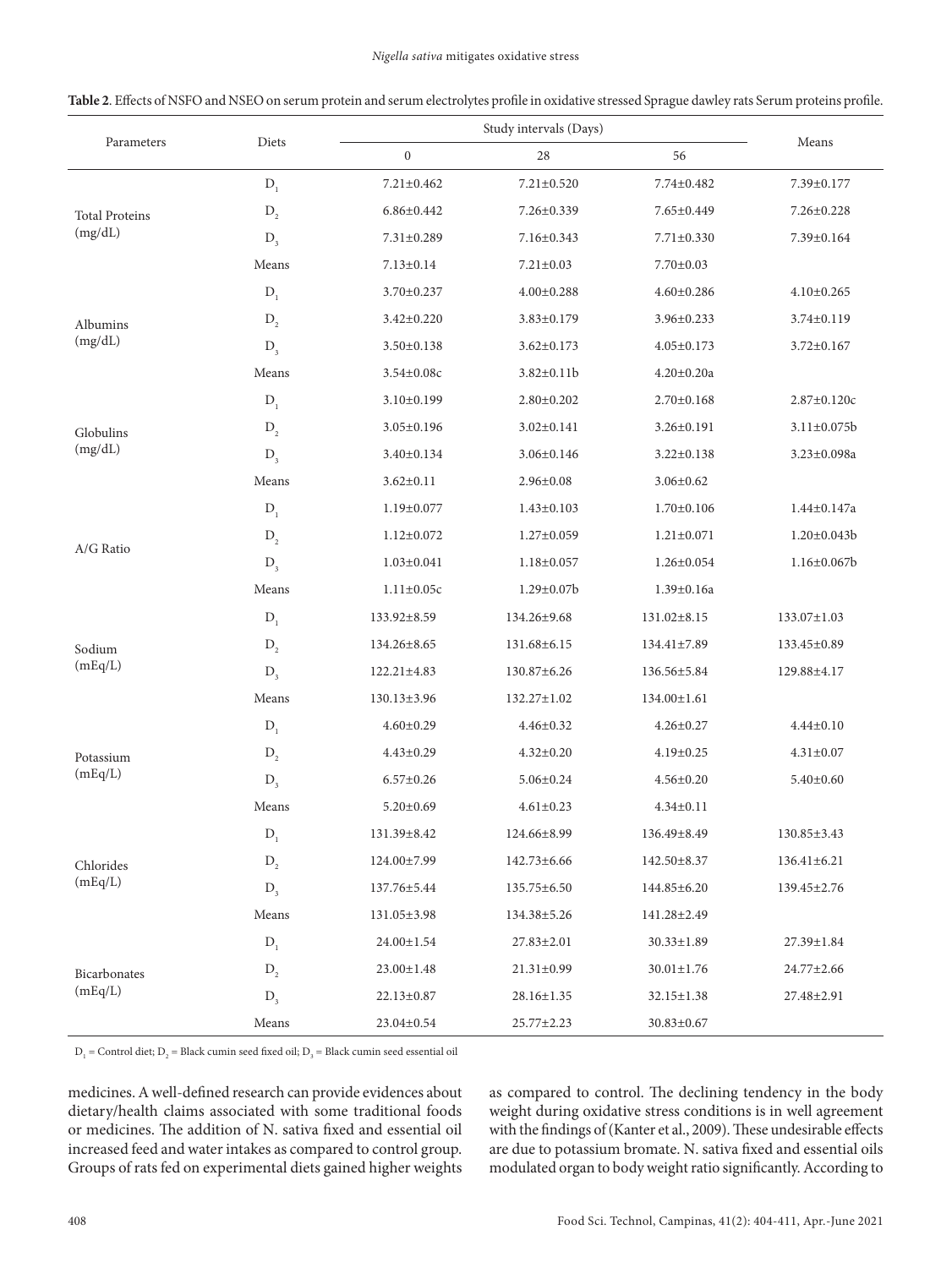## Sultan et al.

| Parameters            | Diets   | Study intervals (Days) |                  |                  |                  |
|-----------------------|---------|------------------------|------------------|------------------|------------------|
|                       |         | $\mathbf{0}$           | 28               | 56               | Means            |
| RBC(M/dL)             | $D_{1}$ | $6.98 \pm 0.45$        | $7.87 \pm 0.57$  | $6.86 \pm 0.43$  | $7.24 \pm 0.32$  |
|                       | $D_2$   | $7.02 \pm 0.45$        | $6.85 \pm 0.32$  | $7.82 \pm 0.46$  | $7.23 \pm 0.30$  |
|                       | $D_{3}$ | 7.98±0.32              | $6.96 \pm 0.33$  | $7.14 \pm 0.31$  | $7.36 \pm 0.31$  |
|                       | Means   | $7.33 \pm 0.33$        | $7.23 \pm 0.32$  | $7.27 \pm 0.29$  |                  |
|                       | $D_{1}$ | 42.90±2.75             | $36.44 \pm 2.19$ | $36.69 \pm 2.28$ | $38.68 \pm 2.11$ |
| Hematocrit            | $D_2$   | $43.50 \pm 2.80$       | 37.94±1.77       | $41.37 \pm 2.43$ | $40.94 \pm 1.62$ |
| $\%$                  | $D_3$   | $43.30 \pm 1.71$       | $48.03 \pm 2.30$ | $45.67 \pm 1.95$ | $45.67 \pm 1.37$ |
|                       | Means   | $43.23 \pm 0.62$       | $40.80 \pm 3.64$ | $41.24 \pm 2.59$ |                  |
|                       | $D_1$   | $13.92 \pm 0.89$       | $13.32 \pm 0.96$ | $12.71 \pm 0.79$ | $13.32 \pm 0.35$ |
| Hemoglobin            | $D_{2}$ | $14.72 \pm 0.95$       | $15.00 \pm 0.70$ | $15.13 \pm 0.89$ | 14.95±0.12       |
| (mg/dL)               | $D_{3}$ | $14.71 \pm 0.58$       | 14.60±0.70       | $15.40 \pm 0.66$ | 14.90±0.25       |
|                       | Means   | 14.45±0.27             | $14.31 \pm 0.51$ | $14.41 \pm 0.86$ |                  |
| <b>ESR</b><br>(mm/Hr) | $D_{1}$ | $4.48 \pm 0.29$        | $4.89 \pm 0.35$  | $5.37 \pm 0.33$  | $4.91 \pm 0.26$  |
|                       | $D_2$   | $4.81 \pm 0.31$        | $4.95 \pm 0.23$  | $5.90 \pm 0.35$  | $5.22 \pm 0.34$  |
|                       | $D_{3}$ | $4.62 \pm 0.62$        | $4.55 \pm 0.22$  | $5.07 \pm 0.22$  | $4.75 \pm 0.16$  |
|                       | Means   | $4.64 \pm 0.10$        | $4.80 \pm 0.12$  | $5.45 \pm 0.24$  |                  |
| Platelet count        | $D_{1}$ | $4.06 \pm 0.26$        | $4.10 \pm 0.30$  | $3.08 \pm 0.19$  | $3.75 \pm 0.33$  |
|                       | $D_{2}$ | $4.15 \pm 0.27$        | $4.10 \pm 0.19$  | $5.16 \pm 0.30$  | $4.47 \pm 0.35$  |
|                       | $D_3$   | $4.03 \pm 0.16$        | $4.80 \pm 0.23$  | $5.11 \pm 0.22$  | $4.65 \pm 0.32$  |
|                       | Means   | $4.08 \pm 0.04$        | $4.33 \pm 0.23$  | $4.45 \pm 0.69$  |                  |

| Table 3. Effects of NSFO and NSEO on red blood cell indices in oxidative stressed Sprague dawley rats in oxidative stressed rats. |  |
|-----------------------------------------------------------------------------------------------------------------------------------|--|
|-----------------------------------------------------------------------------------------------------------------------------------|--|

 $D_1$  = Control diet;  $D_2$  = Black cumin seed fixed oil;  $D_3$  = Black cumin seed essential oil

| Table 4. Effects of NSFO and NSEO on white blood cells in oxidative stressed Sprague dawley rats induces in oxidative stressed rats |  |
|-------------------------------------------------------------------------------------------------------------------------------------|--|
|-------------------------------------------------------------------------------------------------------------------------------------|--|

|                      | Diets   | Study intervals (Days) |                   |                   |                   |
|----------------------|---------|------------------------|-------------------|-------------------|-------------------|
| Parameters           |         | $\mathbf{0}$           | 28                | 56                | Means             |
| $WBC(K/\mu L)$       | $D_1$   | $10.10 \pm 0.19$       | 10.48±0.89        | $9.76 \pm 0.87$   | $10.11 \pm 0.21$  |
|                      | $D_{2}$ | $9.72 \pm 0.52$        | 10.19±0.94        | 10.39±0.77        | $10.10 \pm 0.20$  |
|                      | $D_{3}$ | $9.66 \pm 0.81$        | 10.19±0.90        | $10.84 \pm 0.65$  | $10.38 \pm 0.36$  |
|                      | Means   | $9.83 \pm 0.14$        | $10.43 \pm 0.13$  | $10.33 \pm 0.31$  |                   |
|                      | $D_1$   | 78.53±4.88             | 81.22±6.89        | 82.00±7.30        | $80.58 \pm 1.05$  |
| Lymphocytes          | $D_{2}$ | $81.61 \pm 4.37$       | 80.19±7.42        | 79.12±5.87        | 80.45±0.72        |
| (% )                 | $D_{3}$ | 80.14±6.75             | 79.89±6.80        | 79.04±4.72        | 79.69±0.33        |
|                      | Means   | 80.09±0.89             | 80.58±0.38        | 80.05±0.97        |                   |
|                      | $D_1$   | 15.69±0.97             | $13.42 \pm 1.14$  | $12.15 \pm 1.08$  | $13.75 \pm 1.04$  |
| Neutrophiles         | $D_{2}$ | $11.81 \pm 0.19$       | $13.32 \pm 1.23$  | $14.57 \pm 1.08$  | $13.23 \pm 0.80$  |
| (% )                 | $D_{3}$ | $13.40 \pm 1.13$       | $14.21 \pm 1.21$  | 14.77±0.88        | 14.13±0.40        |
|                      | Means   | $13.19 \pm 1.13$       | 13.65±0.28        | 13.83±0.84        |                   |
|                      | $D_{1}$ | $2.74 \pm 0.17$        | $2.85 \pm 0.24$   | $2.65 \pm 0.24$   | $2.75 \pm 0.06$   |
| Monocytes            | $D_2$   | $2.19 \pm 0.14$        | $2.76 \pm 0.25$   | $2.82 \pm 0.21$   | $2.74 \pm 0.06$   |
| (% )                 | $D_{3}$ | $2.62 \pm 0.22$        | $2.89 \pm 0.25$   | $2.94 \pm 0.62$   | $2.82 \pm 0.10$   |
|                      | Means   | $2.66 \pm 0.04$        | $2.83 \pm 0.04$   | $2.80 \pm 0.08$   |                   |
|                      | $D_{1}$ | $1.34 \pm 0.08$        | $1.26 \pm 0.11$   | $1.45 \pm 0.13$   | $1.35 \pm 0.05$   |
| Eosinophiles<br>(% ) | $D_2$   | $1.74 \pm 0.09$        | $1.61 \pm 0.15$   | $1.73 \pm 0.13$   | $1.69 \pm 0.04$   |
|                      | $D_3$   | $1.75 \pm 0.15$        | $1.68 \pm 0.14$   | $1.58 \pm 0.09$   | $1.67 \pm 0.05$   |
|                      | Means   | $1.61 \pm 0.14$        | $1.52 \pm 0.13$   | $1.59 \pm 0.08$   |                   |
| Basophiles<br>(% )   | $D_{1}$ | $0.840 \pm 0.052$      | $0.580 \pm 0.049$ | $0.500 \pm 0.045$ | $0.640 \pm 0.103$ |
|                      | $D_2$   | $0.920 \pm 0.049$      | $0.690 \pm 0.064$ | $0.640 \pm 0.048$ | $0.750 \pm 0.086$ |
|                      | $D_{3}$ | $0.970 \pm 0.082$      | $0.700 \pm 0.060$ | $0.640 \pm 0.038$ | $0.770 \pm 0.101$ |
|                      | Means   | $0.910 \pm 0.038$      | $0.657 \pm 0.038$ | $0.593 \pm 0.047$ |                   |

 $D_1$  = Control diet;  $D_2$  = Black cumin seed fixed oil;  $D_3$  = Black cumin seed essential oil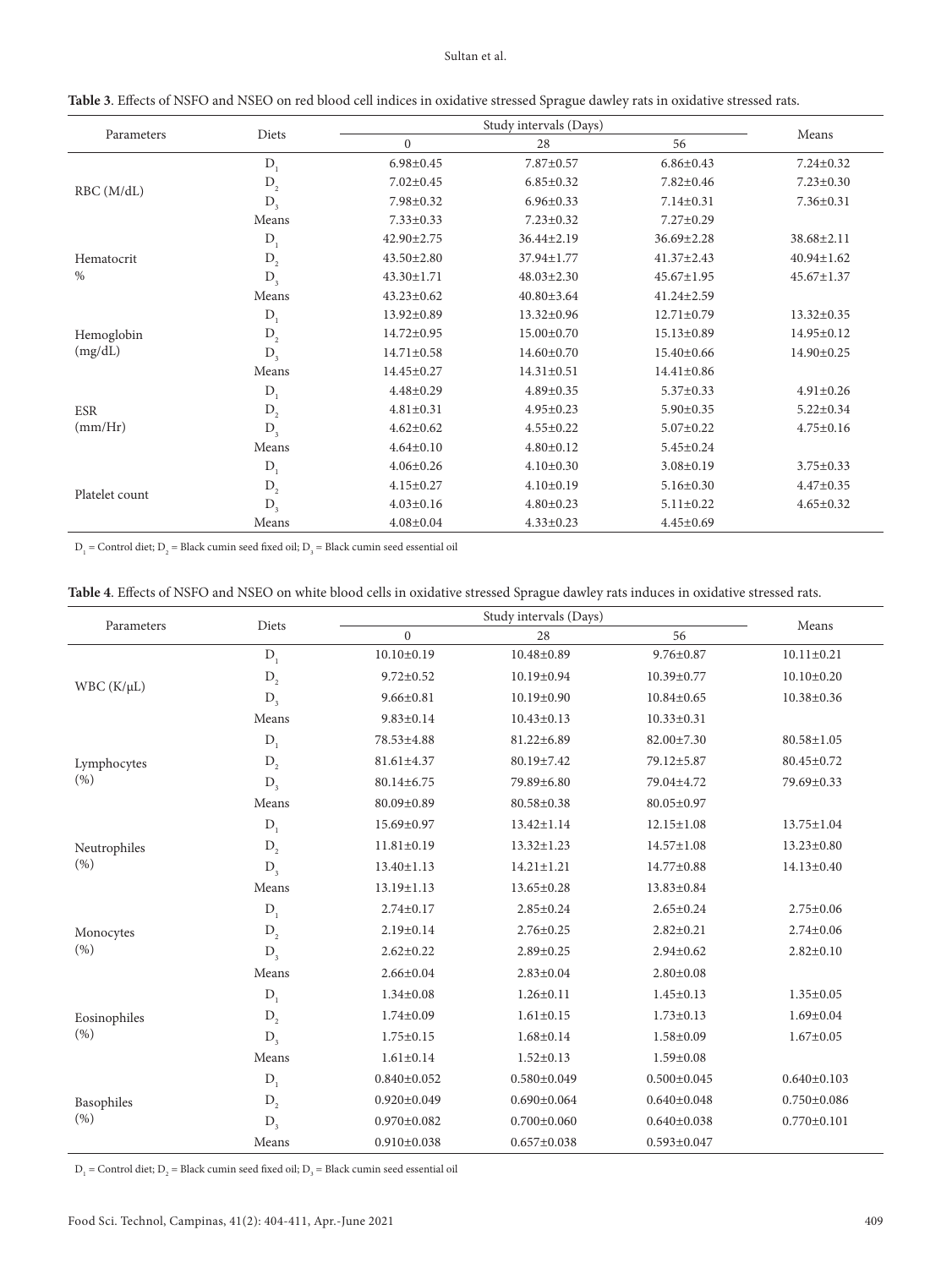(Ramadan, 2007), antioxidant fractions of N. sativa can be employed to improve the antioxidant status of the body and this might be the possible reason for normal ranges of organ to body weight ratio in groups fed on diets containing N. sativa fixed and essential oils.

Hypercholesterolemia is an allied consequence of oxidative stress and characterized by elevated levels of cholesterol and triglycerides. In the present research, we observed higher values for cholesterol and triglycerides as compared to normal. In contrary, experimental diets were effective in improving lipid profile as evident from 14.24 and 8.27% decrease in cholesterol in N. sativa fixed and essential oils groups, respectively. The experimental diets showed lipid lowering potential and improved antioxidant status. In the present study, blood glucose increased by 18.86% in control, while same trait decreased by 7.75 and 9.47% in NSFO and NSEO groups, respectively. Insulin secretion tends to drop in stress condition by 13.01, while improved by 6.32 and 11.45% in  $D_2$  and  $D_3$  groups, respectively. The findings highlighted the prospects of using appropriate antioxidant rich food to overcome the adverse consequences of oxidative stress including hypercholesterolemia and hyperglycemia (Khalaji et al., 2011).

In the previous study, we observed higher AST, ALT, and ALP activities in oxidative stress (Sultan et al., 2012). The modulation of hematological and serological attributes in oxidative stressed conditions is due to antioxidant perspectives and bioactive components. Such outburst in the activities could further lead to damage to endothelial membranes. Thymoquinone, carvacrol, t-anethol and 4-terpineol are important antioxidants found in N. sativa mainly responsible in mitigating oxidative stress. The studies conducted to counteract the  $\mathrm{CCl}_4$  damage provided evidence about the protective action of N. sativa or its active ingredient thymoquinone, owing to its ability to inhibit lipid peroxidation (Yaman et al., 2010). Oxidative stress disturbs the hematological indices, decreasing the red & white blood cells along with decreasing hemoglobin levels. However, the bioactive molecules present in N. sativa holds the potential as antioxidant and thus could be useful for treating ailments characterized with oxidative stress.

# **5 Conclusion**

Concluding, N. sativa fixed and essential oils exhibited strong antioxidant activity, mitigated the oxidative stress, and improved various serological and hematological attributes. The oxidative stress influenced the hematological attributes negatively but experimental diets were slightly successful to normalize the values. Comprehensive studies (cohort and community based trials) are required to test their effectiveness as nutraceuticals in human subjects.

# **References**

- Annoni, G., Botasso, B., Ciaci, D., Donato, M., & Tripodi, A. (1982). Liquid triglycerides (GPO-PAP). Medi Diagnostic Italy. *The Journal of Laboratory and Clinical Medicine*, 9, 115.
- Assmann, G. (1979). HDL-cholesterol precipitant. Randox Labs. Ltd. Crumlin Co. Antrim, N. Ireland. *Internist*, 20(559), 64.
- Bjelakovic, G., Nikolova, D., & Gluud, C. (2014). Antioxidant supplements and mortality. *Current Opinion in Clinical Nutrition and Metabolic Care*, 17(1), 40-44. [PMid:24241129.](https://www.ncbi.nlm.nih.gov/entrez/query.fcgi?cmd=Retrieve&db=PubMed&list_uids=24241129&dopt=Abstract)
- Butt, M. S., & Sultan, M. T. (2013). Selected functional foods for potential in disease treatment and their regulatory issues. *International Journal of Food Properties*, 16(2), 397-415. [http://dx.doi.org/10.1080/1094](https://doi.org/10.1080/10942912.2010.551313) [2912.2010.551313](https://doi.org/10.1080/10942912.2010.551313).
- Cheikh-Rouhou, S., Besbes, S., Hentati, B., Blecker, C., Deroanne, C., & Attia, H. (2007). Nigella sativa L.: Chemical composition and physicochemical characteristics of lipid fraction. *Food Chemistry*, 101(2), 673-681. [http://dx.doi.org/10.1016/j.foodchem.2006.02.022.](https://doi.org/10.1016/j.foodchem.2006.02.022)
- Douaire, M., & Norton, I. T. (2013). Designer colloids in structured food for the future. *Journal of the Science of Food and Agriculture*, 93(13), 3147-3154. [http://dx.doi.org/10.1002/jsfa.6246](https://doi.org/10.1002/jsfa.6246)[. PMid:23716173.](https://www.ncbi.nlm.nih.gov/entrez/query.fcgi?cmd=Retrieve&db=PubMed&list_uids=23716173&dopt=Abstract)
- Falak, S., & Jamil, A. (2013). Expression profiling of bioactive genes from a medicinal plant *Nigella sativa* L. *Applied Biochemistry and Biotechnology*, 170(6), 1472-1481. [http://dx.doi.org/10.1007/s12010-](https://doi.org/10.1007/s12010-013-0281-4) [013-0281-4](https://doi.org/10.1007/s12010-013-0281-4)[. PMid:23686472.](https://www.ncbi.nlm.nih.gov/entrez/query.fcgi?cmd=Retrieve&db=PubMed&list_uids=23686472&dopt=Abstract)
- Kanter, M., Akpolat, M., & Aktas, C. (2009). Protective effects of the volatile oil of Nigella sativa seeds on β-cell damage in streptozotocininduced diabetic rats: A light and electron microscopic study. *Journal of Molecular Histology*, 40(5-6), 379-385. [http://dx.doi.org/10.1007/](https://doi.org/10.1007/s10735-009-9251-0) [s10735-009-9251-0.](https://doi.org/10.1007/s10735-009-9251-0) PMid:20049514.
- Keilacker, H., Besch, W., Woltanski, K.-P., Diaz-Alonso, J., Kohnert, K.-D., & Ziegler, M. (1987). measurement of insulin in human sera using a New RIA Kit. 2. Determination of free and total insulin—Correlations to insulin antibody Levels1. *Experimental and Clinical Endocrinology & Diabetes*, 90(6), 271-277. [http://dx.doi.](https://doi.org/10.1055/s-0029-1210701) [org/10.1055/s-0029-1210701.](https://doi.org/10.1055/s-0029-1210701) [PMid:3330035.](https://www.ncbi.nlm.nih.gov/entrez/query.fcgi?cmd=Retrieve&db=PubMed&list_uids=3330035&dopt=Abstract)
- Khalaji, S., Zaghari, M., Hatami, K., Hedari-Dastjerdi, S., Lotfi, L., & Nazarian, H. (2011). Black cumin seeds, Artemisia leaves (Artemisia sieberi), and Camellia L. plant extract as phytogenic products in broiler diets and their effects on performance, blood constituents, immunity, and cecal microbial population. *Poultry Science*, 90(11), 2500-2510. [http://dx.doi.org/10.3382/ps.2011-01393.](https://doi.org/10.3382/ps.2011-01393) [PMid:22010235.](https://www.ncbi.nlm.nih.gov/entrez/query.fcgi?cmd=Retrieve&db=PubMed&list_uids=22010235&dopt=Abstract)
- McNamara, J., Cohn, J., Wilson, P., & Schaefer, E. (1990). Calculated values for low-density lipoprotein cholesterol in the assessment of lipid abnormalities and coronary disease risk. *Clinical Chemistry*, 36(1), 36-42. [http://dx.doi.org/10.1093/clinchem/36.1.36](https://doi.org/10.1093/clinchem/36.1.36)[. PMid:2297935.](https://www.ncbi.nlm.nih.gov/entrez/query.fcgi?cmd=Retrieve&db=PubMed&list_uids=2297935&dopt=Abstract)
- Nickavar, B., Mojab, F., Javidnia, K., & Amoli, M. A. R. (2003). Chemical composition of the fixed and volatile oils of *Nigella sativa* L. from Iran. *Zeitschrift für Naturforschung C*, 58(9-10), 629-631. [http://](https://doi.org/10.1515/znc-2003-9-1004) [dx.doi.org/10.1515/znc-2003-9-1004](https://doi.org/10.1515/znc-2003-9-1004)[. PMid:14577620.](https://www.ncbi.nlm.nih.gov/entrez/query.fcgi?cmd=Retrieve&db=PubMed&list_uids=14577620&dopt=Abstract)
- Ramadan, M. F. (2007). Nutritional value, functional properties and nutraceutical applications of black cumin (*Nigella sativa* L.): an overview. *International Journal of Food Science & Technology*, 42(10), 1208-1218. [http://dx.doi.org/10.1111/j.1365-2621.2006.01417.x.](https://doi.org/10.1111/j.1365-2621.2006.01417.x)
- Steel, R. G., Torrie, J. H., & Dickey, D. A. (1997). *Principles and procedures of statistics: A biological approach*. New York: McGraw-Hill.
- Stockbridge, H., Hardy, R., & Glueck, C. (1989). Photometric determination of cholesterol (CHOD-PAP method). *The Journal of Laboratory and Clinical Medicine*, 114, 142-151. [PMid:2754303.](https://www.ncbi.nlm.nih.gov/entrez/query.fcgi?cmd=Retrieve&db=PubMed&list_uids=2754303&dopt=Abstract)
- Sultan, M. T., Butt, M. S., Ahmad, R. S., Pasha, I., Ahmad, A. N., & Qayyum, M. M. N. (2012). Supplementation of Nigella sativa fixed and essential oil mediates potassium bromate induced oxidative stress and multiple organ toxicity. *Pakistan Journal of Pharmaceutical Sciences*, 25(1), 175-181[. PMid:22186327.](https://www.ncbi.nlm.nih.gov/entrez/query.fcgi?cmd=Retrieve&db=PubMed&list_uids=22186327&dopt=Abstract)
- Sultan, M. T., Butt, M. S., & Anjum, F. M. (2009). Safety assessment of black cumin fixed and essential oil in normal Sprague Dawley rats: Serological and hematological indices. *Food and Chemical Toxicology*, 47(11), 2768-2775. [http://dx.doi.org/10.1016/j.fct.2009.08.011.](https://doi.org/10.1016/j.fct.2009.08.011) PMid:19699773.